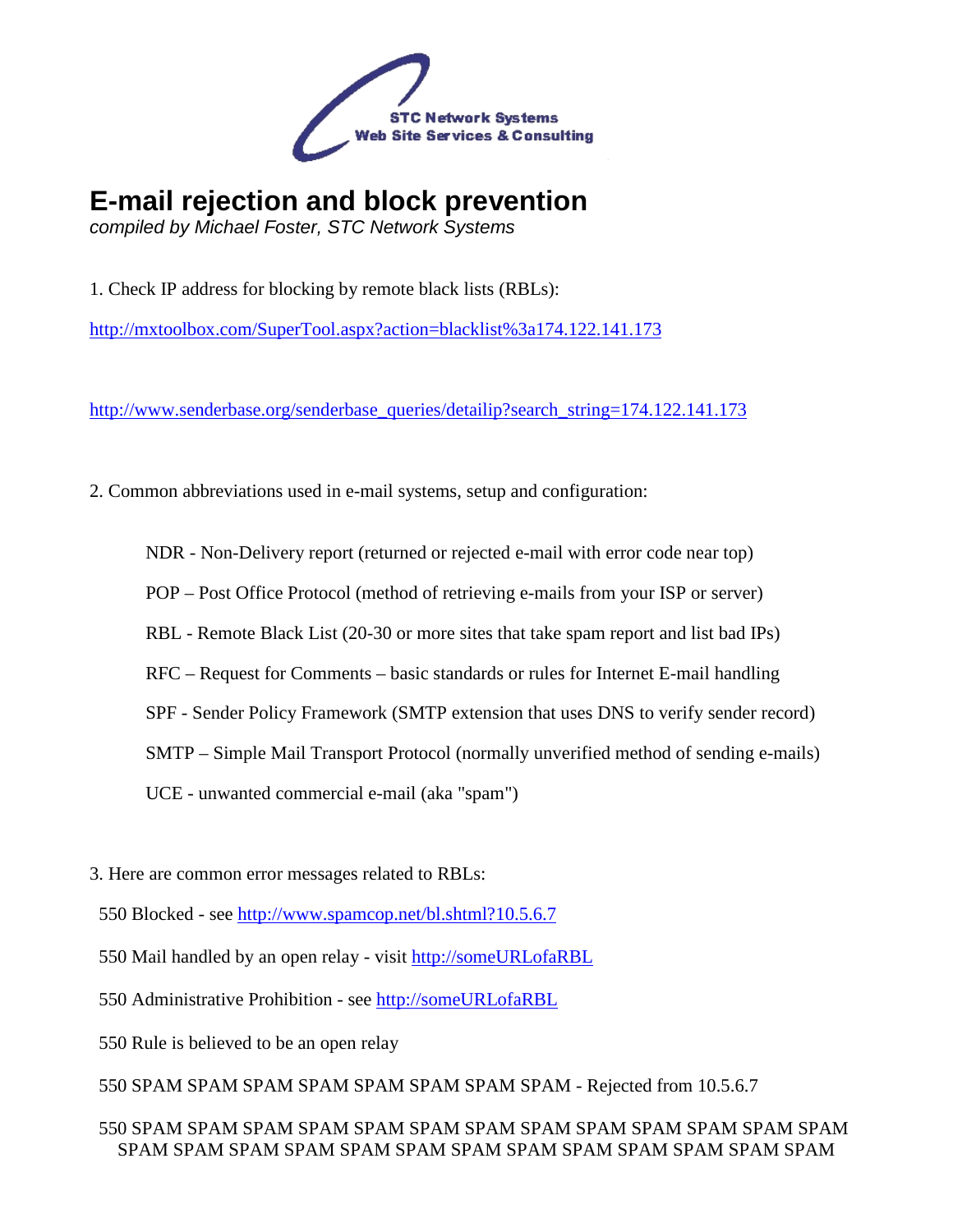(This text is repeated until the sending software closes the SMTP TCP connection and/or the sending software - or Windows - crashes due to a buffer overflow condition)

- 550 Administrative prohibition exchange dynamic
- 550 sendmail dynamic ip address Domain of sender address not exists
- 550 sender IP address listed as being infected or compromised
- 550 sending mails with dynamic IP
- 550 SPAM == Business Suicide. All mail rejected coming from this address due to spamming.
- 550 sendmail dynamic ip blocked isp
- 550 Your ISP won't address spam complaints so no mail is accepted from that ISP or its customers.
- 550 dynamic mail rejected
- 550 mail rejected dynamic address
- 550 mail being rejected because of dynamic IP address
- 550 Your IP address appears to be dynamically assigned. Please smarthost your mail though your ISP
- 550 cannot accept mail from dynamic mail server
- 550 Blocked for abuse. Please contact the administrator of your ISP or sending mail service.
- 550 This message was rejected due to the current administrative policy by the destination server.
- 550 This message was rejected due to the current administrative policy of the destination server.
- 550 Access from ip address blocked
- 550 Appears to be dynamically assigned. Please smarthost your mail through your Isp mail server
- 550 The sending IP address has recently sent junk mail, a virus, or mail with falsified headers, is an open relay, is infected with a virus or worm, is dynamically assigned with insufficient credentials, or is controlled by an entity that will not address abuse issues. Send your mail through your ISPs smarthost or some other route.
- 550 Mail from this IP address blocked due to DNS black list